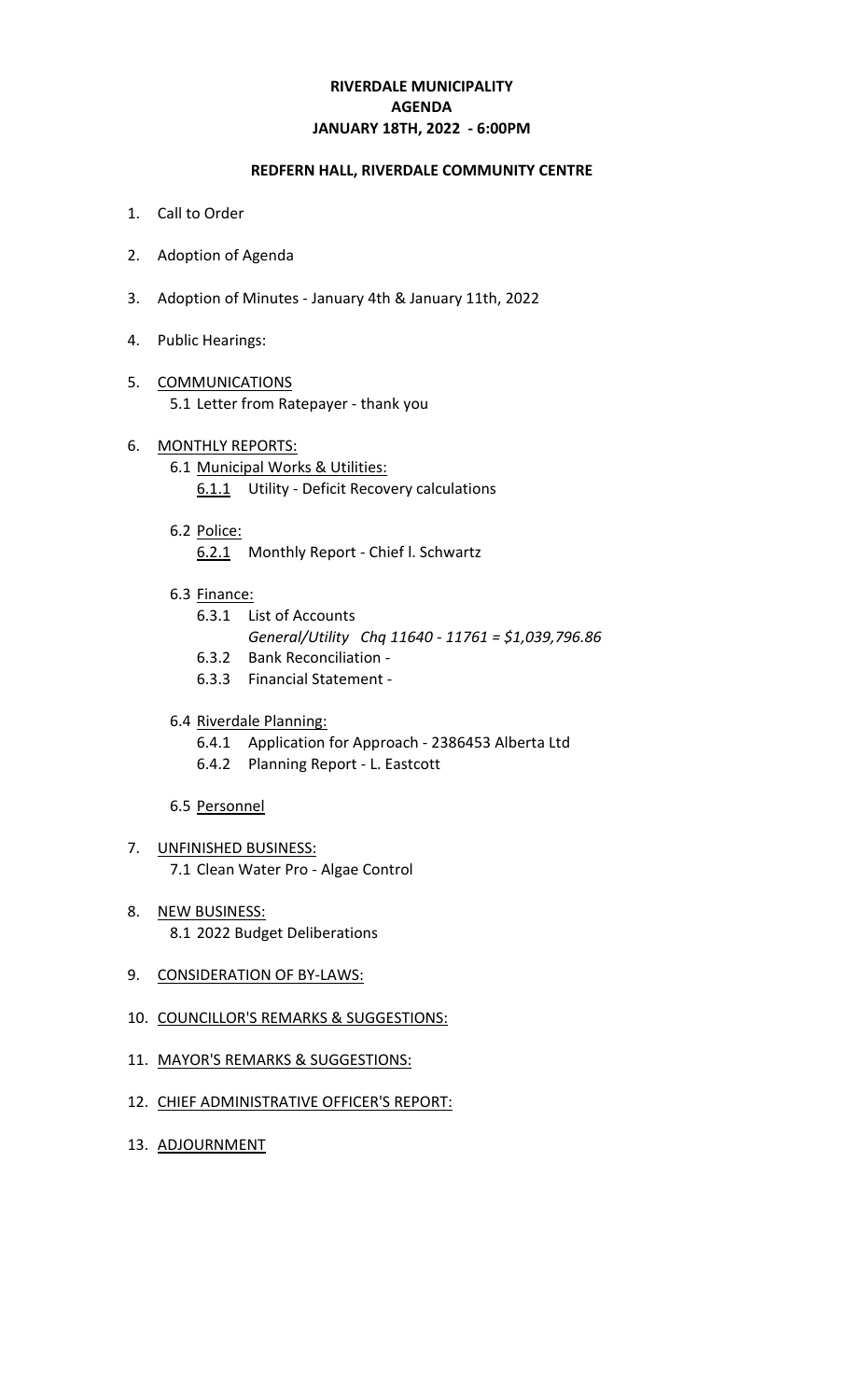# **RIVERDALE MUNICIPALITY**

The minutes of the regular meeting of Council for Riverdale Municipality held in the Council Chambers on the 18<sup>th</sup> day of January 2022.

Mayor Todd Gill called the meeting to order at 6:00 p.m. with the following members of Council in attendance:

Councillor Ian Dyer Councillor Alastair McFadden Councillor David Creighton Councillor Ken Tait Councillor Everett Smith Councillor Dave Falkevitch

Chief Administrative Officer Kat Bridgeman recorded the minutes.

#### No. 09-22 GILL-DYER Be It Resolved that the regular meeting agenda dated January 18<sup>th</sup>, 2022 be adopted as presented;

Be It Further Resolved that the agenda form part of the minutes.

CARRIED

No. 10-22 DYER-SMITH Be It Resolved that the minutes of January  $4<sup>th</sup>$ , 2022 and the special meeting minutes of January 11<sup>th</sup>, 2022 be adopted as circulated.

CARRIED

#### **6. MONTHLY REPORTS: 6.1 Public Works**

**6.2 Police**

### **6.3 Finance 6.3.1 List of Accounts**

No. 11-22 SMITH-MCFADDEN Be It Resolved that the List of Accounts submitted to Council and having been certified by said council and totaling the sum of \$1,039,796.86 being cheques numbered 11640 to 11761 be hereby passed for payment.

CARRIED

#### **6.3.2 Bank Reconciliation - TABLED 6.3.3 Financial Statement - TABLED**

### **6.4 Planning**

6.4.1 Application for Approach – 2386453 Alberta Ltd.

### No. 12-22 MCFADDEN-CREIGHTON

Whereas 2386453 Alberta Ltd. (Erin & Mike McKenzie) owner(s) of property legally described as being; Lot 1 Plan 6437, applied to the Council of Riverdale Municipality for approval to construct an approach as per Policy PW 04-15, in order to:

Provide access to an industrial lot.

Therefore Be It Resolved That said application be approved with the following conditions:

THAT the approach be a registered project with Manitoba Conservation and Climate;